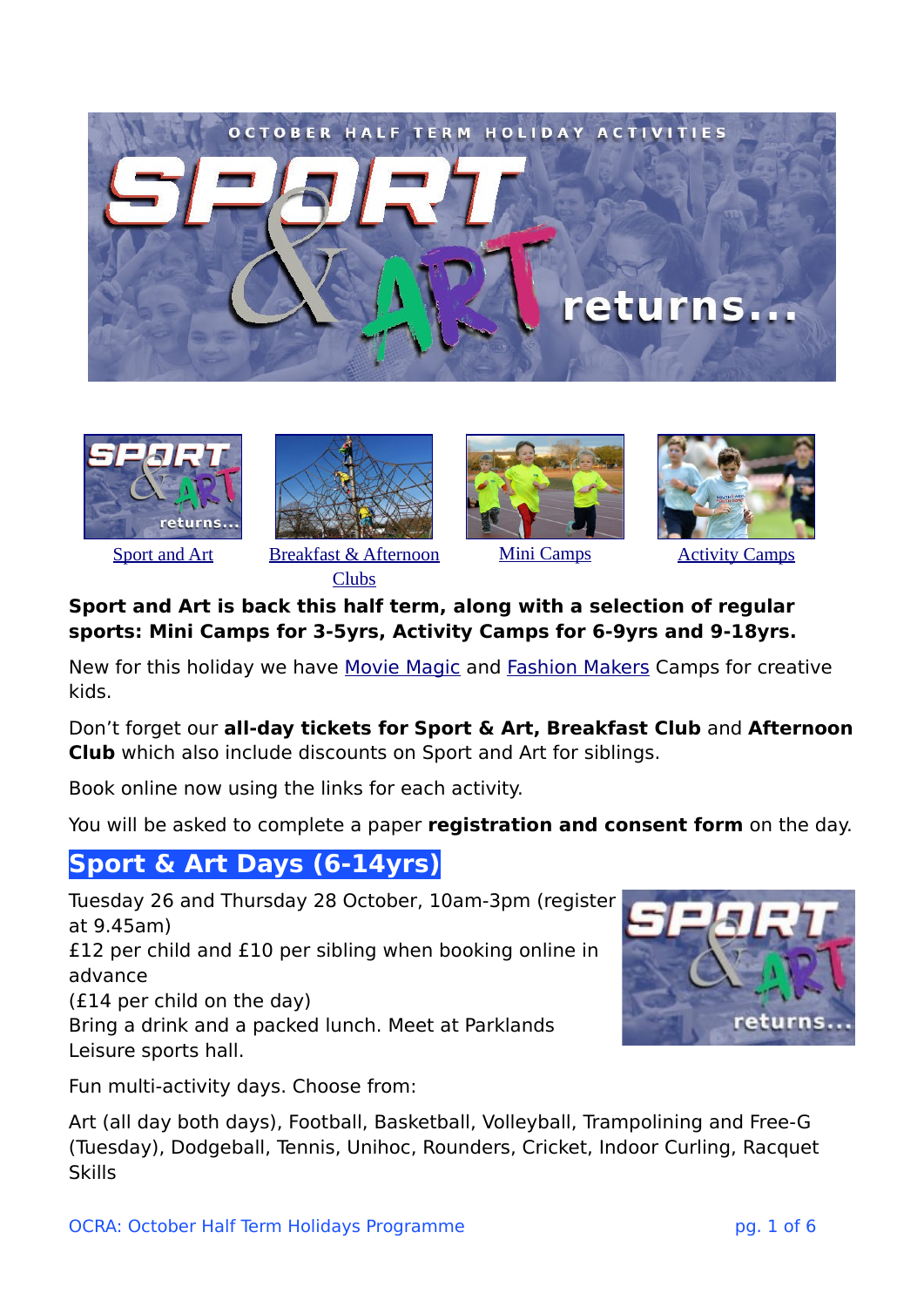Don't forget our all-day tickets for Sport and Art with Breakfast and Afternoon Clubs

**[BOOK NOW:](https://ocrasport.org.uk/product/sport-and-art-tues-27-oct-21-9-45am-3pm/)** Sport and Art Tues 26 Oct 10am-3pm

**[BOOK NOW:](https://ocrasport.org.uk/product/sport-and-art-thurs-29-oct-21-9-45am-3pm/)** Sport and Art Thurs 28 Oct 10am-3pm

**Breakfast and Afternoon Clubs (6-14yrs)** 

### **Breakfast Club**

Tuesday 26 and Thursday 28 October, 8.15-9.45am £5 including breakfast Have cereal, toast and a drink and play fun games before Sport & Art! Meet at the Pavilion.

**[BOOK NOW:](https://ocrasport.org.uk/product/autumn-breakfast-club-thurs-27-oct-21-8-15-9-45/)** Breakfast Club Tues 26 Oct 08.15am-[0.945am](https://ocrasport.org.uk/product/autumn-breakfast-club-thurs-27-oct-21-8-15-9-45/)

**[BOOK NOW:](https://ocrasport.org.uk/product/autumn-breakfast-club-thurs-29-oct-21-8-15-9-45am/)** Breakfast Club Thurs 28 Oct 08.15am-0.945am

### **Afternoon Club**

 Tuesday 26 and Thursday 28 October, 3.00-5.30pm £7

The fun keeps going with games and activities! Meet at Parklands Leisure Centre sports hall, pick up from the Pavilion.

Don't forget our all-day tickets for Sport and Art with Breakfast and Afternoon Clubs.

**[BOOK NOW:](https://ocrasport.org.uk/product/afternoon-club-6-14yrs-tues-27-oct-2021-3-5-30pm/) Afternoon Club Tues 26 Oct. 3.00-5.30pm** 

**[BOOK NOW:](https://ocrasport.org.uk/product/afternoon-club-6-14yrs-thurs-29-oct-2021-3-5-30pm/) Afternoon Club Thurs 28 Oct, 3.00-5.30pm** 

# **All Day Sport and Art with Clubs (6-14yrs)**

Tuesday 26 and Thursday 28 October, 08.15am-17.30pm. £25.50 per child with £2 discount on Sport and Art for siblings.

Breakfast Club, Sport and Art and Afternoon Club for an allday experience.

**[BOOK NOW:](https://ocrasport.org.uk/product/sport-and-art-breakfast-afternoon-clubs-tues-27-oct-2021-8-15am-5-30pm/)** All Day Sport and Art with Clubs, Tues 26 [Oct, 08.15am-17.30pm](https://ocrasport.org.uk/product/sport-and-art-breakfast-afternoon-clubs-tues-27-oct-2021-8-15am-5-30pm/)

**[BOOK NOW:](https://ocrasport.org.uk/product/sport-and-art-breakfast-afternoon-clubs-thu-29-oct-2021-8-15am-5-30pm/)** All Day Sport and Art with Clubs, Thurs 28 Oct, 08.15am-17.30pm





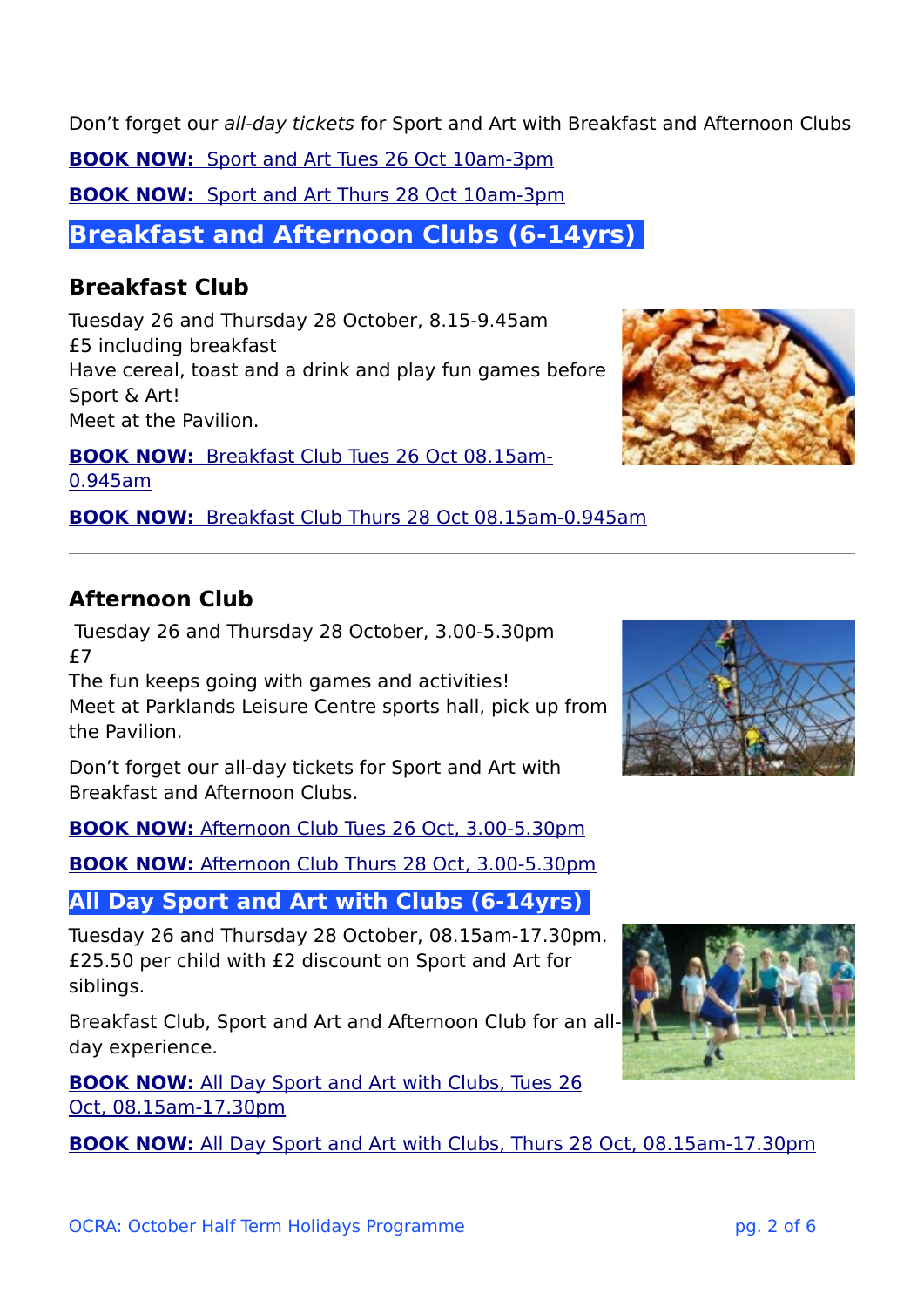# **Mini Camps**

### **Mini Dance (3-5yrs)**

Monday 25 October, 11.00am-12.15pm £7 Learn new dances! Meet at Okehampton College Gym.

**[BOOK NOW:](https://ocrasport.org.uk/product/mini-dance-fri-30-0ct21-11-1215/)** Mini Dance, Monday 25 October, 11.00am-[12.15pm](https://ocrasport.org.uk/product/mini-dance-fri-30-0ct21-11-1215/)

#### **Mini Football (3-5yrs)**

Monday 25 October, 10.00-11.30am £6 Have fun working on your ball skills! Bring waterproof clothing and a drink. Meet at and pick up from Okehampton College sports hall.

**[BOOK NOW:](https://ocrasport.org.uk/product/mini-football-camp-mon-26-oct21-10-1130/)** Mini Football Mon 25 Oct, 10.00-11.30am

#### **Mini Athletics (3-5yrs)**

Friday 29 October, 10.00-11.30am £6

Develop your track and field skills and take part in races! Bring waterproof clothing and a drink.

Meet at and pick up from the Okehampton College sports hall.

**[BOOK NOW:](https://ocrasport.org.uk/product/mini-athletics-camp-fri-30-oct-10-1130/)** [Mini Athletics Camp – Fri 29 Oct 2021, 10.00-11.30pm](https://ocrasport.org.uk/product/mini-athletics-camp-fri-30-oct-10-1130/)





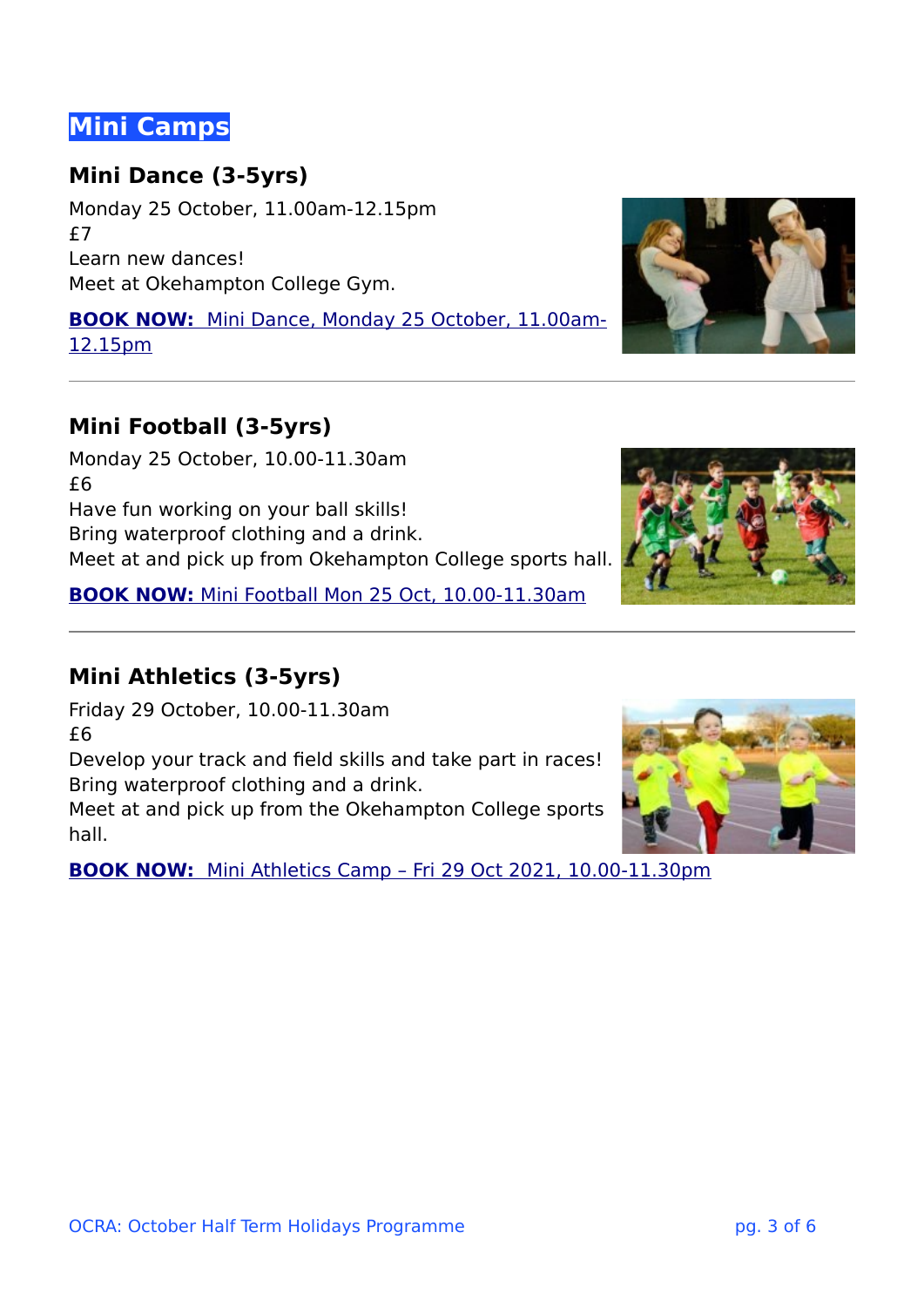# **Activity Camps**

# **NEW! Movie Magic (8+ yrs)**

Wednesday 28 October, 11.00am-1.00pm £7

New activity for this half term. Move over Mr Spielberg, the new generation of film makers is coming through!

**[BOOK NOW:](https://ocrasport.org.uk/product/movie-magic-28-oct-2021/)** Movie Magic Camp (8+yrs) Weds 27 Oct [2021, 11.00am-13.00am](https://ocrasport.org.uk/product/movie-magic-28-oct-2021/)

### **NEW! Fashion Makers Camp (8+ yrs)**

Friday 30 October, 1.00pm-3.00pm £8

New activity for this half term. Create stunning design for t-shirts and tops; decorate, make-over and re-work your style.

Bring any clean donor clothes (nothing precious!) you want to work on. A selection of garments will be available on the day.

Meet and pick up from the Pavilion.

**[BOOK NOW:](https://ocrasport.org.uk/product/fashion-makers-camp-8yrs-fri-30-oct-2021-1-00-3-00pm/)** [Fashion Makers Camp \(8+yrs\) – Fri 29 Oct 2021, 1.00-3.00pm](https://ocrasport.org.uk/product/fashion-makers-camp-8yrs-fri-30-oct-2021-1-00-3-00pm/)

## **Football Camp (6-8yrs)**

Monday 25 October, 11.30am-1.30pm £6

Develop your football skills, and take part in fun games and matches. Bring waterproof clothing and a drink. Meet at and pick up from the Pavilion in the Park.

**[BOOK NOW:](https://ocrasport.org.uk/product/football-camp-mon-26oct21-1130-1330/)** Football Camp (6-8 yrs) – Mon 25 Oct 2021, [11.30am-13.30pm](https://ocrasport.org.uk/product/football-camp-mon-26oct21-1130-1330/)

### **Football Camp (9-14yrs)**

Monday 25 October, 2.00pm-4.00pm £6 Develop your football skills, and take part in fun games and matches.







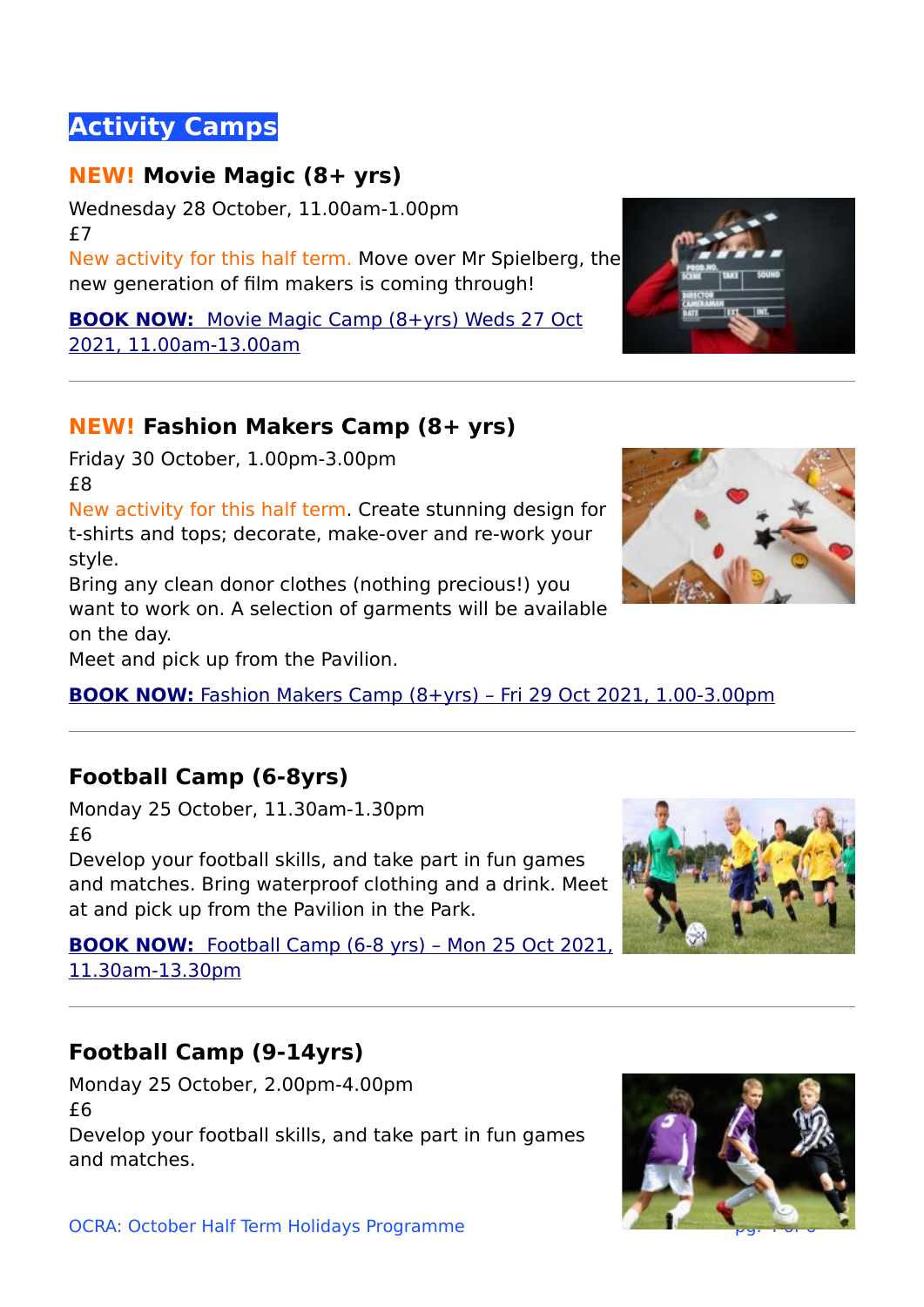Bring waterproof clothing and a drink. Meet at and pick up from the Pavilion in the Park.

**[BOOK NOW:](https://ocrasport.org.uk/product/football-camp-mon-26oct21-1400-1600/)** Football Camp (9-14yrs) – Mon 25 Oct 2021, 14.00-16.00pm

### **Gymnastics Camp (6-9 yrs)**

Wednesday 27 October, 2.00-4.00pm £6 Develop your floor, bar, vault and beam skills! Meet at and pick up from Okehampton College Gym.

**[BOOK NOW:](https://ocrasport.org.uk/product/gymnastics-camp-wed-28oct21-2-4/)** Gymnastics Camp (6-8yrs) – Weds 27 Oct [2021, 2.00-4.00pm](https://ocrasport.org.uk/product/gymnastics-camp-wed-28oct21-2-4/)

## **Trampoline Camp (6-8 yrs)**

Wednesday 28 October, 10.00am-12.00pm  $£6$ 

Learn new trampoline tricks! For all levels. Led by South West squad coach. Meet and pickup from Parklands Leisure Centre. Bring socks.

 **[BOOK NOW:](https://ocrasport.org.uk/?post_type=product&p=28474&preview=true)** Trampoline Camp – Wed 28 Oct, 10.00am-2.00pm (6-9 years)

## **Trampoline Camp (9-18 yrs)**

Wednesday 28 October, 1.00pm-3.00pm £6

Learn new trampoline tricks! For all levels. Led by South West squad coach. Meet and pickup from Parklands Leisure Centre. Bring socks.

**[BOOK NOW:](https://ocrasport.org.uk/product/trampolining-camp-9-18-yrs-weds-28-oct-2021-2-00-4-00pm/)** [Trampolining Camp \(9-18 yrs\) Weds 28 Oct 2021, 2.00-4.00pm](https://ocrasport.org.uk/product/trampolining-camp-9-18-yrs-weds-28-oct-2021-2-00-4-00pm/)

# **Athletics Camp (6-8yrs)**

Friday 29 October, 11.30am-1.30pm £6.

Develop your track and field skills and take part in races! Bring waterproof clothing and a drink.

Meet at and pick up from the Pavilion in the Park.